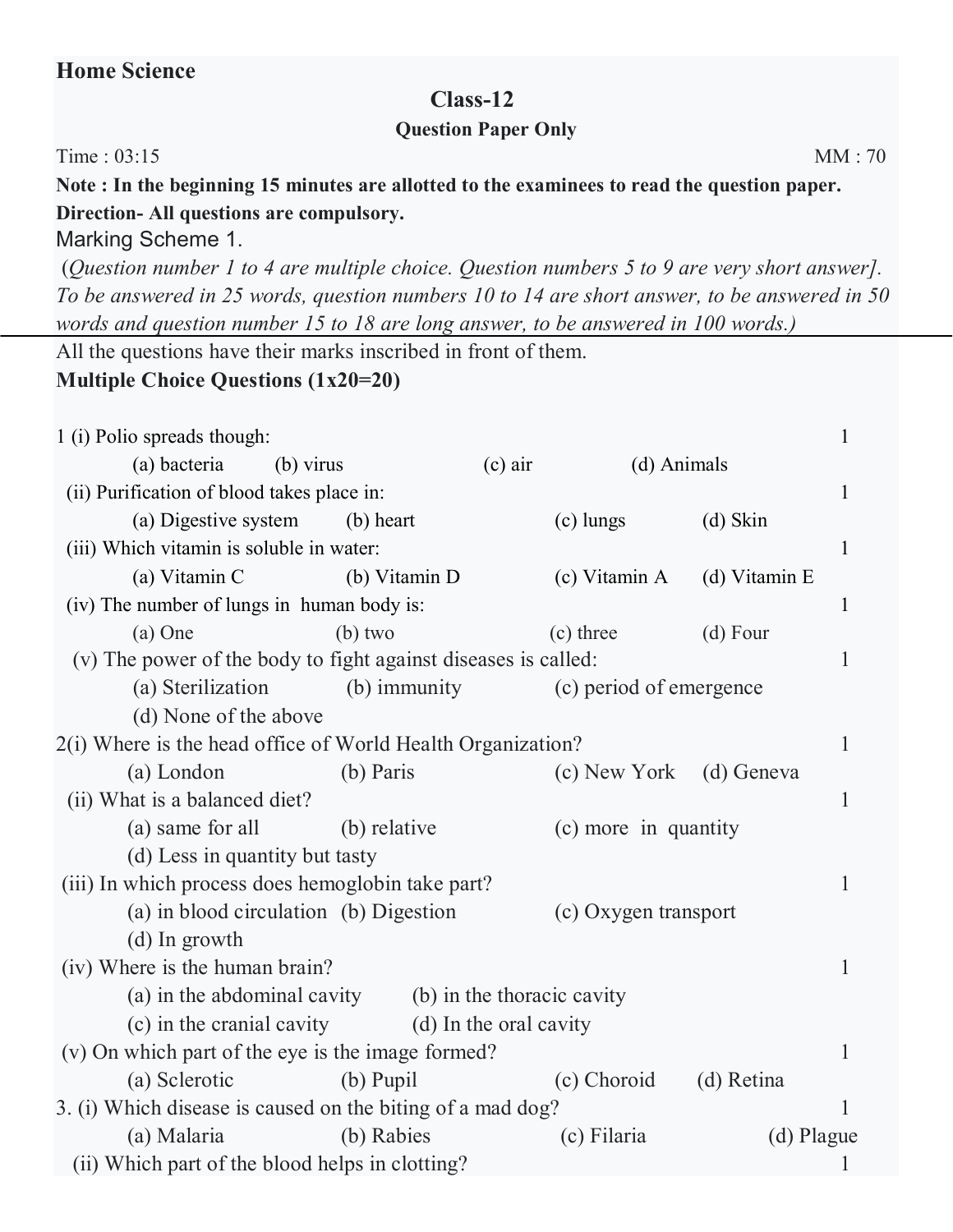| (a) red blood cells                                                                                                                   | (b) white blood cells                                                      | (c) platelets                      |               | (d) none of these     |
|---------------------------------------------------------------------------------------------------------------------------------------|----------------------------------------------------------------------------|------------------------------------|---------------|-----------------------|
|                                                                                                                                       |                                                                            |                                    |               |                       |
| (iii) The determinants of a balanced diet are:                                                                                        |                                                                            |                                    |               | $\mathbf{I}$          |
| $(a)$ Age                                                                                                                             | (b) Gender                                                                 | (c) Health                         |               | (d) All of these      |
| (iv) Health education includes :                                                                                                      |                                                                            |                                    |               |                       |
| (a) Environment (b) Physical health                                                                                                   |                                                                            | (c) social health (d) All of these |               |                       |
| (v) The unit of sound or noise is:                                                                                                    |                                                                            |                                    |               | 1                     |
| (a) Calorie                                                                                                                           | (b) meter                                                                  | (c) decibel                        | (d) Decimeter |                       |
| 4. (i) Plants purify the atmosphere by                                                                                                |                                                                            |                                    |               |                       |
| (a) Nitrogen                                                                                                                          | (b) oxygen                                                                 | (c) carbon dioxide                 |               | (d) water             |
| (ii) Which blood group is omnipotent in blood circulation?                                                                            |                                                                            |                                    |               | $\mathbf{I}$          |
| $(a)$ A                                                                                                                               | $(b)$ AB                                                                   | $(c)$ B                            | $(d)$ O       |                       |
| (iii) Which of the following is not a man-made disaster?                                                                              |                                                                            |                                    |               |                       |
| (a) train accident                                                                                                                    | $(b)$ fire                                                                 | (c) nuclear explosion              |               | (d) cloudburst        |
| (iv) Nuclear family has:                                                                                                              |                                                                            |                                    |               |                       |
|                                                                                                                                       | (a) two generations (b) three generations                                  | (c) more than three generations    |               |                       |
| (d) None of these                                                                                                                     |                                                                            |                                    |               |                       |
| (v) Which one of the following is a national problem?                                                                                 |                                                                            |                                    |               |                       |
| (a) Population explosion                                                                                                              | (b) family planning                                                        |                                    |               | (c) domestic problems |
| (d) none of these                                                                                                                     |                                                                            |                                    |               |                       |
| <b>Very Short Answer Type Questions (1x10=10)</b>                                                                                     |                                                                            |                                    |               |                       |
|                                                                                                                                       | 5. (a) What is the main functions of the circulatory system?               |                                    |               | 1                     |
| (b) What are the main parts of on ear?                                                                                                |                                                                            |                                    |               |                       |
|                                                                                                                                       |                                                                            |                                    |               |                       |
| 6. (a) Explain the meaning of the words disinfectant and sterilization.<br>(b) Write the different stages of personality development. |                                                                            |                                    |               | 1                     |
| 7. (a) What are the nutrients of the diet?                                                                                            |                                                                            |                                    |               |                       |
|                                                                                                                                       | (b) What do you understand by National Disaster?                           |                                    |               |                       |
|                                                                                                                                       | 8. (a) What are the two main factors affecting the personality of a child? |                                    |               |                       |
|                                                                                                                                       | (b) Mention the parts of the central nervous system.                       |                                    |               | 1                     |
| 9. (a) Mention two main benefits of nutrition in infancy.                                                                             |                                                                            |                                    |               | 1                     |
|                                                                                                                                       | (b) Write two measures to prevent child mortality.                         |                                    |               | 1                     |
| <b>Short Answer Type Questions (2x10 = 20)</b>                                                                                        |                                                                            |                                    |               |                       |
| 10.(a) Mention the functions of blood in human body.                                                                                  |                                                                            |                                    |               | $\overline{2}$        |
|                                                                                                                                       | (b) State two main differences between artery and veins.                   |                                    |               | $\overline{2}$        |
| 11. (a) Mention the disadvantages of dowry system in the society.                                                                     |                                                                            |                                    |               | $\overline{2}$        |
|                                                                                                                                       | (b) Write the characteristics of balanced personality.                     |                                    |               | $\overline{2}$        |
| 12 (a) What do you understand by reflex action?                                                                                       |                                                                            |                                    |               | $\overline{2}$        |
| (b) Write the measures to protect the ear.                                                                                            |                                                                            |                                    |               | $\overline{2}$        |
| 13 (a) What is the effect of alcohol on the nervous system?                                                                           |                                                                            |                                    |               | $\overline{2}$        |